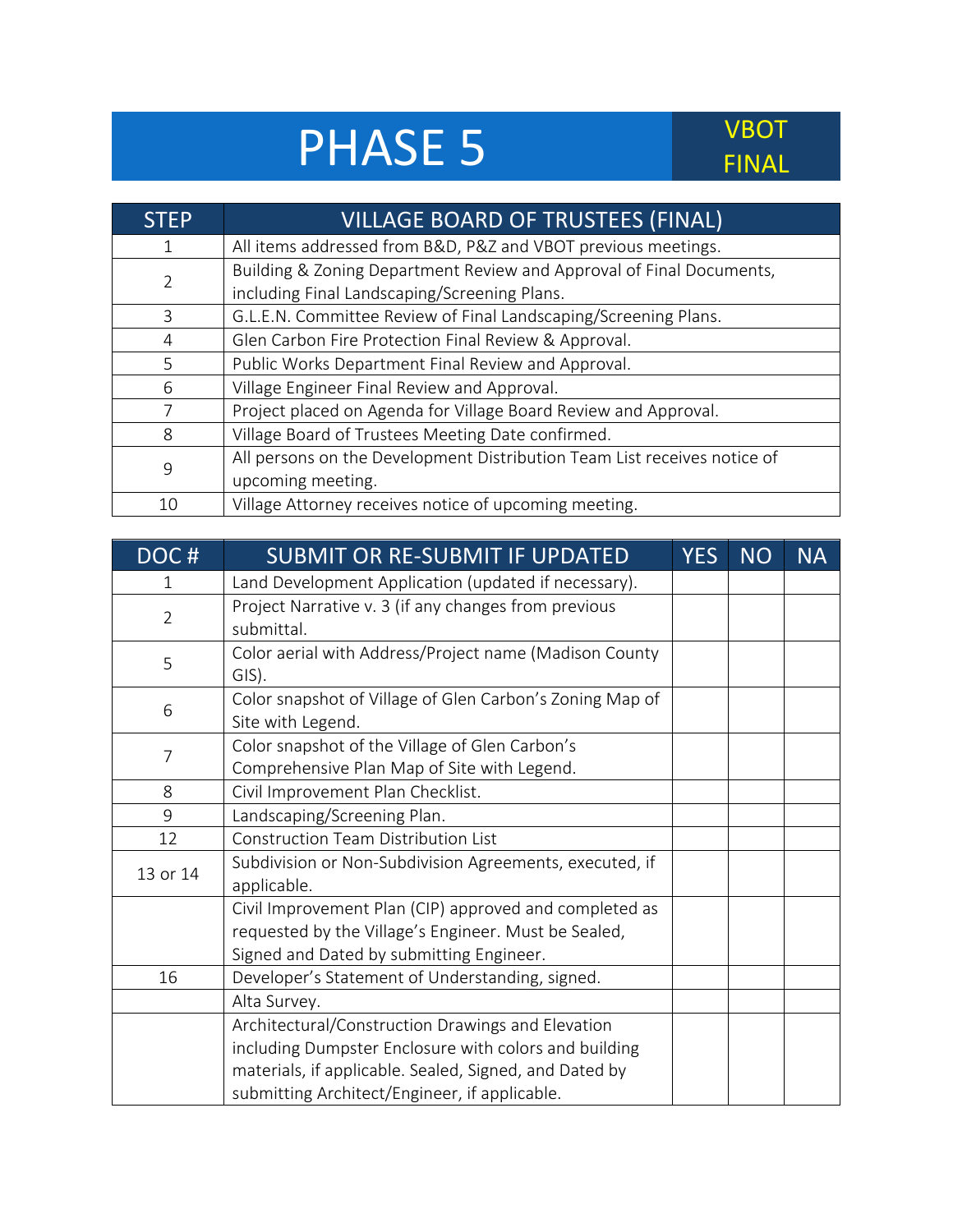| DOC# | <b>SUBMIT OR RE-SUBMIT IF UPDATED</b>                       | <b>YES</b> | <b>NO</b> | <b>NA</b> |
|------|-------------------------------------------------------------|------------|-----------|-----------|
|      | Building & Zoning Department Final Review Comments.         |            |           |           |
| 18   | Business Registration Application, if applicable.           |            |           |           |
|      | Disclosure of Ownership.                                    |            |           |           |
|      | Final Draft of Deed Restrictions, Protective Covenants,     |            |           |           |
|      | Articles of Incorporation and/or Bylaws with provisions     |            |           |           |
|      | for maintenance of common areas.                            |            |           |           |
|      | Drainage/Stormwater Management Report updated and           |            |           |           |
|      | approved by the Village Engineer. Must be Sealed, Signed    |            |           |           |
|      | and Dated by submitting Engineer.                           |            |           |           |
|      | Engineer's Site Costs Estimates, updated if necessary,      |            |           |           |
|      | and as approved by Village Engineer.                        |            |           |           |
|      | Erosion Control Plan (usually submitted as part of the      |            |           |           |
|      | $CIP$ ).                                                    |            |           |           |
|      | Final PDP Area or Section Plan, if applicable.              |            |           |           |
|      | Final Plat, if applicable.                                  |            |           |           |
|      | Final Site Plan, if applicable.                             |            |           |           |
|      | Geotechnical Report approved by Engineer, if applicable.    |            |           |           |
|      | Grading Plan (usually submitted as part of the CIP).        |            |           |           |
|      | IEPA Permits (Water & Sewer).                               |            |           |           |
|      | IDNR permits, if applicable.                                |            |           |           |
|      | IDOT Entrance Letter, if applicable, with approval Letter   |            |           |           |
|      | by the Illinois Department of Transportation.               |            |           |           |
|      | IDOT Hydraulics, if applicable, with approval Letter by the |            |           |           |
|      | Illinois Department of Transportation.                      |            |           |           |
|      | IHPA permits, if applicable.                                |            |           |           |
|      | Landscaping and Screening Plan (usually submitted as        |            |           |           |
|      | part of the CIP), if applicable, approved by G.L.E.N.       |            |           |           |
|      | Committee and B&Z.                                          |            |           |           |
|      | Lighting Plan as approved by B&Z/PW (usually submitted      |            |           |           |
|      | as part of the CIP).                                        |            |           |           |
|      | Madison County 9-1-1 Coordinator sign-off approving         |            |           |           |
|      | addresses, if applicable.                                   |            |           |           |
|      | Notice of Intent (NOI):                                     |            |           |           |
|      | 1. EcoCAT Report.                                           |            |           |           |
|      | Illinois State Historical Preservation Agency<br>2.         |            |           |           |
|      | (SHPA) Letter.                                              |            |           |           |
|      | 3. Stormwater Pollution Prevention Plan (SWPPP).            |            |           |           |
|      | Other documents as requested or needed.                     |            |           |           |
|      | Ornamental LED Street Light Fixtures approved by P&Z        |            |           |           |
|      | for new residential subdivisions.                           |            |           |           |
|      |                                                             |            |           |           |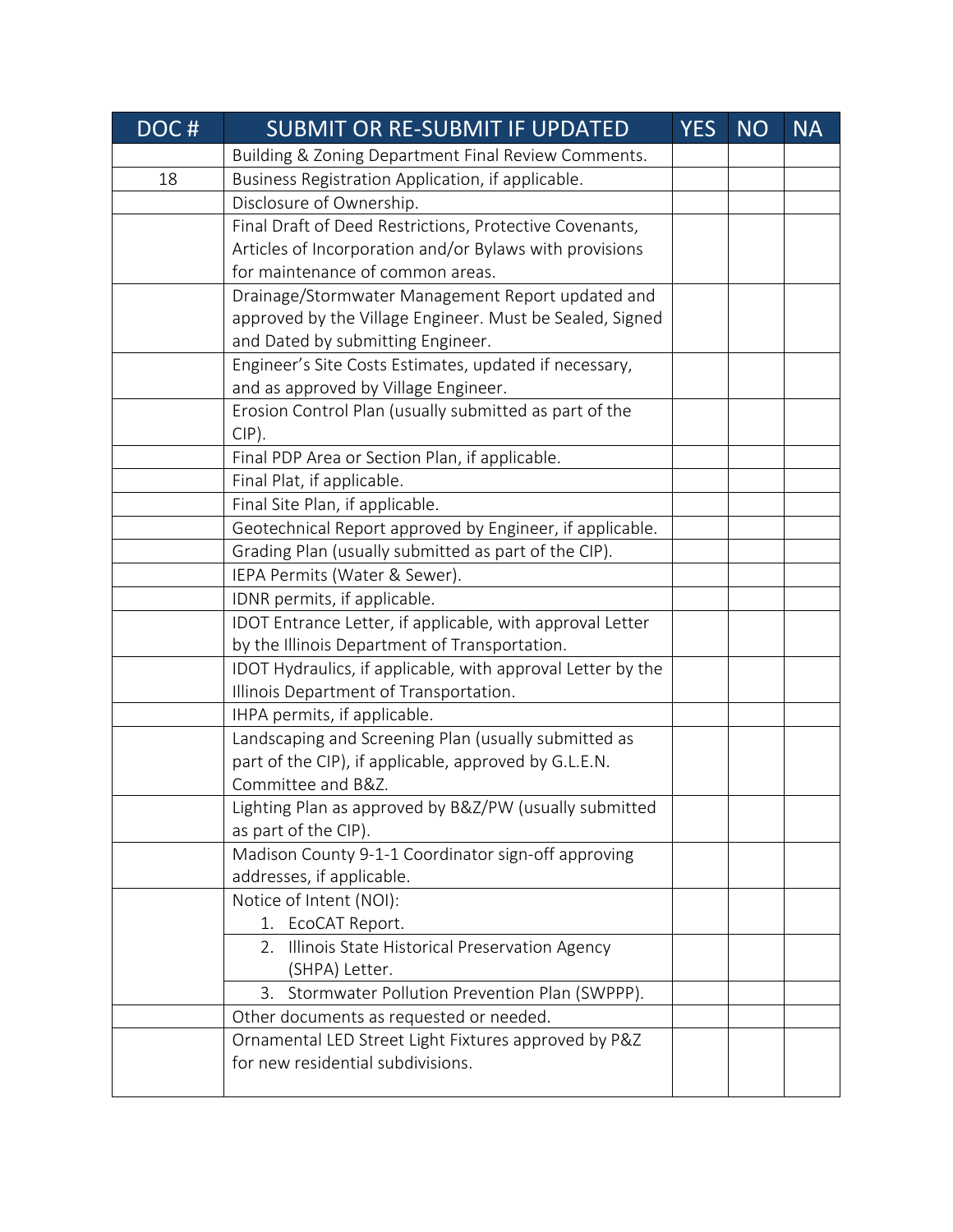| DOC# | <b>SUBMIT OR RE-SUBMIT IF UPDATED</b>                     | <b>YES</b> | <b>NO</b> | <b>NA</b> |
|------|-----------------------------------------------------------|------------|-----------|-----------|
|      | Projects located along adjacent jurisdiction's boundaries |            |           |           |
|      | requires submittal of these plans for their review. Proof |            |           |           |
|      | of submittal required with their review comments.         |            |           |           |
|      | Public Works Department Review Comments (Village          |            |           |           |
|      | Responsibility).                                          |            |           |           |
|      | Record of Ownership. If Applicant is a contract           |            |           |           |
|      | purchaser, a copy of the Contract to Purchase or written  |            |           |           |
|      | Authorization from the Property Owner.                    |            |           |           |
|      | Renderings/Elevation of development with                  |            |           |           |
|      | colors/building materials.                                |            |           |           |
|      | Signage Plan, if applicable, approved by B&Z.             |            |           |           |
|      | Site Plan, if applicable.                                 |            |           |           |
|      | Traffic Impact Study (If project will impact the State    |            |           |           |
|      | Highway System, you must submit these plans to the        |            |           |           |
|      | Illinois Department of Transportation).                   |            |           |           |
|      | Tree Survey, as reviewed and approved by B&Z.             |            |           |           |
|      | Twelve (12) hard copies of each of the required           |            |           |           |
|      | documents for Village Board packets. These are due to     |            |           |           |
|      | the Department of B&Z no later than the Wednesday         |            |           |           |
|      | prior to the Tuesday Board Meeting. All pictures and      |            |           |           |
|      | plans should be in color and 11x17 in size (LEDGER).      |            |           |           |
|      | Every submittal by a registered professional must have    |            |           |           |
|      | their professional seal, signature, and date.             |            |           |           |

| <b>APPLICATION FEES</b>                  | <b>REQUIRED FEES*</b>     | <b>AMOUNT DUE</b> |  |
|------------------------------------------|---------------------------|-------------------|--|
| Civil Improvement Bond Fees (Bonds must  |                           |                   |  |
| match quantities of the plans and be     | 120%                      | \$                |  |
| approved by the Village                  |                           |                   |  |
| Engineer/Consulting Engineer)            |                           |                   |  |
| Erosion and Sedimentation Control Plan   | Less than 1 acre = $$0$   | \$                |  |
| Review & Permit***                       | More than 1 acre = $$500$ |                   |  |
| Erosion and Sedimentation Control Plan   | Amount equal to the cost  |                   |  |
| Performance Guarantee                    | of work to be performed,  | \$                |  |
| (Surety or Irrevocable Letter of Credit) | released per 12-2-6       |                   |  |
|                                          | Amount equal to the cost  | \$                |  |
| Excavation Bond (if on Village Property) | of work to be performed   |                   |  |
| Final Plat                               | \$400                     | \$                |  |
| Geotechnical Report Review Fee***        |                           | \$0               |  |
| Infrastructure & Observation Fees        | 4% of the costs of<br>\$  |                   |  |
| (Public Improvement Inspection Fees)     | Improvements to be        |                   |  |